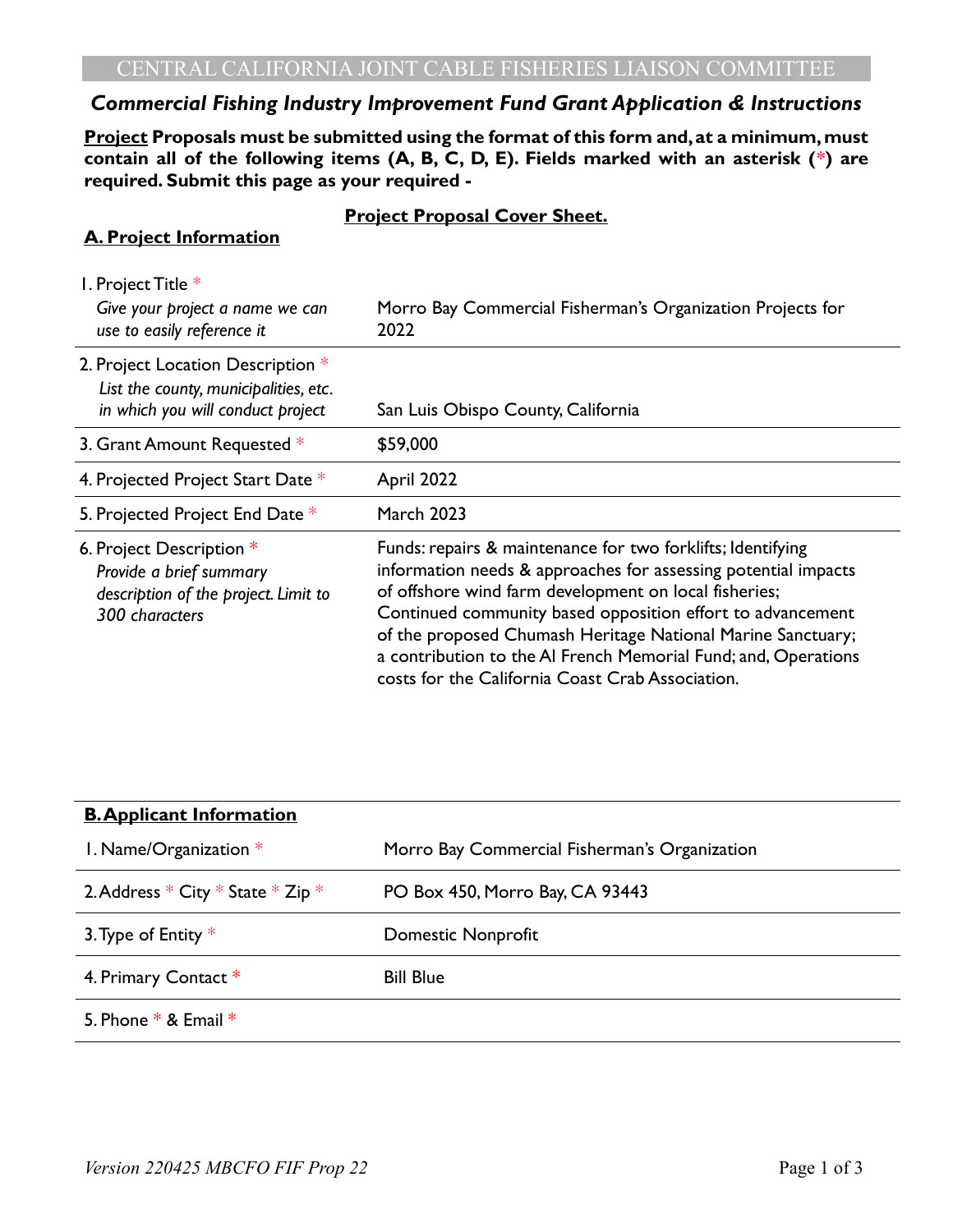# *Commercial Fishing Industry Improvement Fund Grant Application & Instructions* **Required Narrative Summary Information**

#### **C. Project Definition**

| I. Overall Cost of Project                | \$59,000                         |
|-------------------------------------------|----------------------------------|
| 2. Duration of Project                    | Approximately 12 months          |
| 3. Number of Staff Used in Various Stages | Three members of the MBCFO Board |

#### 4. Skills & Experience of Project Organizers & Staff

Mr. Bill Blue, Mr. Wayne Moody, and Ms. Pam Daniels (MBCFO Operations Manager) oversee the projects operations. Both Bill and Wayne are full-time commercial fishermen experienced in the multiple facets of business and non-profit administration. Ms. Daniels has ten-years' experience managing the various day-to-day Organization operations.

5. Measurable Deliverables, include a description of how they will be measured

- a) The 2 forklifts will receive all necessary repairs as well as routine general maintenance throughout the project period; includes supplying fuel for members' use of machinery.
- b) Obtaining the necessary information to assess & evaluate the impacts of offshore energy projects.
- c) Build upon multi-media outreach tactics to inform the community on what a National Marine Sanctuary will mean to the community & identify those who support local control of their area & those who will help oppose the proposed sanctuary.
- d) Make a contribution to the Al French Memorial Fund.
- e) Pay operations costs for the California Coast Crab Association.

#### **D. Project Plan**

The project activities will be conducted throughout the year and are not subject to a set timeline.

- 1. The MBCFO has the responsibility for two forklifts. This machinery is a necessity in the storage yard, and it is important that we keep them running safely and in good order. This service is provided to members of the commercial fishing industry at no cost.
- 2. The State of California has committed to producing half of the States energy with renewable energy sources, and has set a final date for implementation of 2030. Our Central Coast is the primary target site for offshore energy projects due to convenient access to infrastructure and favorable wind and wave conditions. Local fisherman have concerns that are reinforced from conversations with East Coast fisherman that already have to deal with this situation. MBCFO will contract with professional representatives to assist in the identification of information needs and approaches for assessing potential impacts of offshore energy projects on local fisheries. In addition, representatives will be contacted as needed to attend meetings related to offshore energy development.
- 3. MBCFO will contract with Pacific Coast Strategies to build upon multi-media outreach tactics to inform the community on what a National Marine Sanctuary will mean to the community and identify those who support local control of their area and those who will help oppose the proposed sanctuary.
- 4. MBCFO will make a contribution to the Al French Memorial Fund.